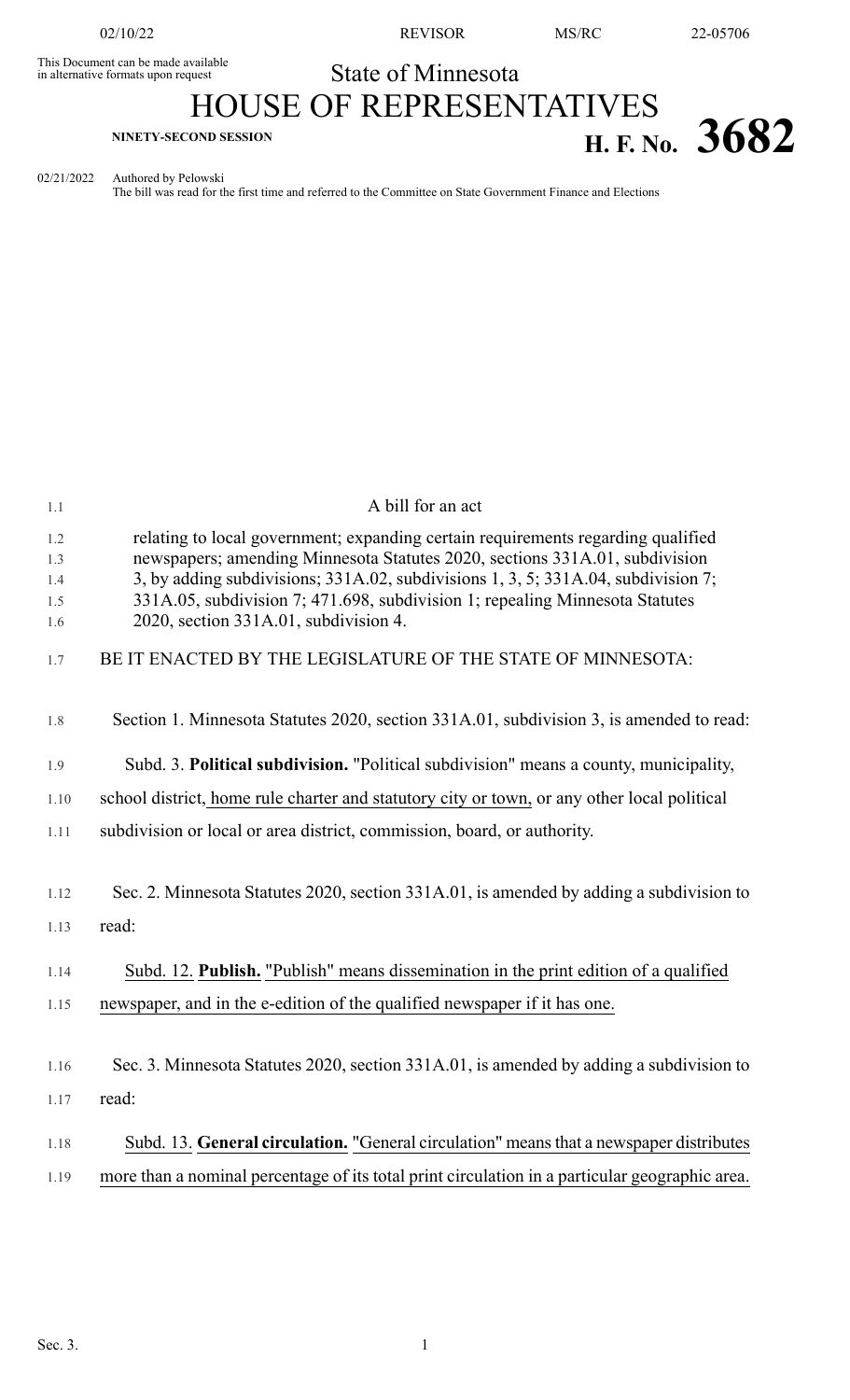- 2.1 Sec. 4. Minnesota Statutes 2020, section 331A.01, is amended by adding a subdivision to 2.2 read:
- 2.3 Subd. 14. **E-edition.** "E-edition" means a digital facsimile of a newspaper's print edition 2.4 that is substantially the same in both format and content as the print edition.
- 2.5 Sec. 5. Minnesota Statutes 2020, section 331A.02, subdivision 1, is amended to read:

2.6 Subdivision 1. **Qualification.** No newspaper in this state shall be entitled to any 2.7 compensation or fee for publishing any public notice unless it is a qualified newspaper. A 2.8 newspaper that is not qualified must inform a public body that presents a public notice for 2.9 publication that it is not qualified. To be qualified, a newspaper shall:

- 2.10 (a) be printed in the English language in newspaper format and in column and sheet 2.11 form equivalent in printed space to at least  $1,000$  square inches, or 800 square inches if the 2.12 political subdivision the newspaper purports to serve has a population of under 1,300 and 2.13 the newspaper does not receive a public subsidy;
- 2.14 (b) if a daily, be published and distributed at least five days each week. If not a daily, 2.15 the newspaper may be published and distributed at least twice a month with respect to the 2.16 publishing of government public notices. In any week in which a legal holiday is included, 2.17 not more than four issues of a daily paper are necessary;
- 2.18 (c) in at least half of its issues each year, have no more than 75 percent of its printed 2.19 space comprised of advertising material and paid public notices. In all of its issues each 2.20 year, have 25 percent, if published more often than weekly, or 50 percent, if weekly, of its 2.21 news columns devoted to news of local interest to the community which it purports to serve. 2.22 Not more than 25 percent of its total nonadvertising column inches in any issue may wholly 2.23 duplicate any other publication unless the duplicated material is from recognized general 2.24 news services;
- 2.25 (d) be circulated in the political subdivision which it purports to serve, and either have 2.26 at least 400 copies regularly delivered to paying subscribers, or 250 copies delivered to 2.27 paying subscribers if the political subdivision it purports to serve has a population of under 2.28 1,300, or have at least 400 copies regularly distributed without charge to local residents, or 2.29 250 copies distributed without charge to local residents if the political subdivision it purports 2.30 to serve has a population of under 1,300 of general circulation in the area to which a public 2.31 notice is directed, or where there is a reasonable likelihood that the person to whom it is 2.32 directed will become aware of the notice;
- 2.33 (e) have its known office of issue established located in either: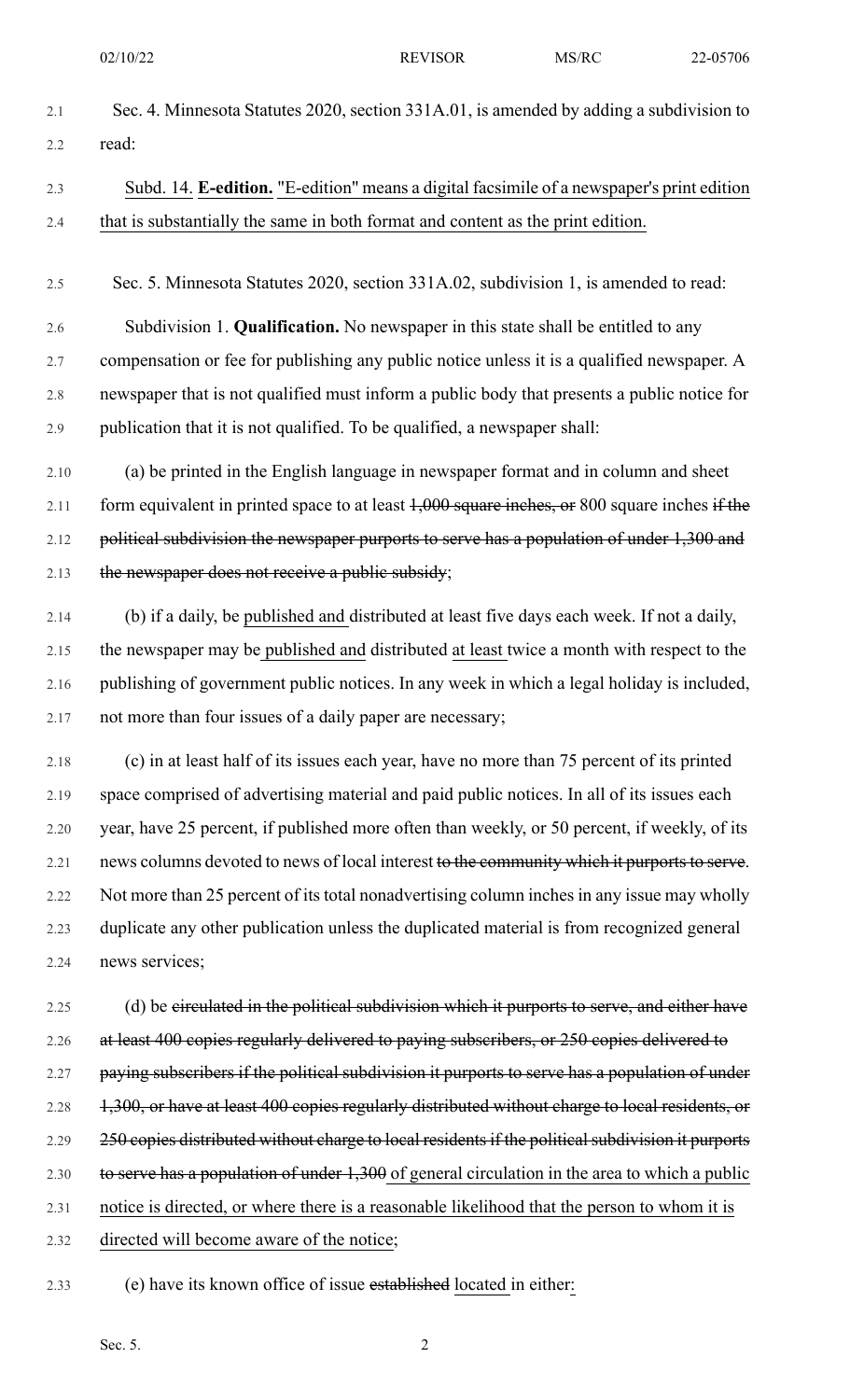3.1 (1) the county in which lies, in whole or in part, the political subdivision which the  $3.2$  newspaper purports to serve, that is publishing the public notice; or  $\frac{1}{2}$ 3.3 (2) an adjoining county;

3.4 (f) file a copy of each issue immediately promptly with the State Historical Society;

3.5 (g) be made available at single or subscription prices to any person or entity requesting 3.6 the newspaper and making the applicable payment, or be distributed without charge to local 3.7 residents;

3.8 (h) have complied with all the foregoing conditions of this subdivision for at least one 3.9 year immediately preceding the date of the notice publication;

3.10 (i) between September 1 and December 31 of each year publish a sworn United States 3.11 Post Office periodicals-class statement of ownership and circulation or a statement of 3.12 ownership and circulation verified by a recognized independent circulation auditing agency 3.13 covering a period of at least one year ending no earlier than the June 30 preceding the 3.14 publication deadline. When publication occurs after December 31 and before July 1, 3.15 qualification shall be effective from the date of the filing described in paragraph (j) January 3.16 1 through December 31 of that year; and

3.17 (j) after publication of the statement described in paragraph (i), submit to the secretary 3.18 of state by December 31 a filing containing the newspaper's name, address of its known 3.19 office of issue, telephone number, and a statement that it has complied with all of the 3.20 requirements of this section. The filing must be accompanied by a fee of \$25. The secretary 3.21 of state shall make available for public inspection a list of newspapers that have filed. 3.22 Acceptance of a filing does not constitute a guarantee by the state that any other qualification 3.23 has been met.

3.24 Sec. 6. Minnesota Statutes 2020, section 331A.02, subdivision 3, is amended to read:

3.25 Subd. 3. **Publication; suspension; changes.** The following circumstances shall not 3.26 affect the qualification of a newspaper, invalidate an otherwise valid publication, or invalidate 3.27 a designation as official newspaper.

3.28 (a) Suspension of publication for a period of not more than three consecutive months 3.29 resulting from the destruction of its known office of issue, equipment, or other facility by 3.30 the elements, unforeseen accident, or acts of God or by reason of a labor dispute.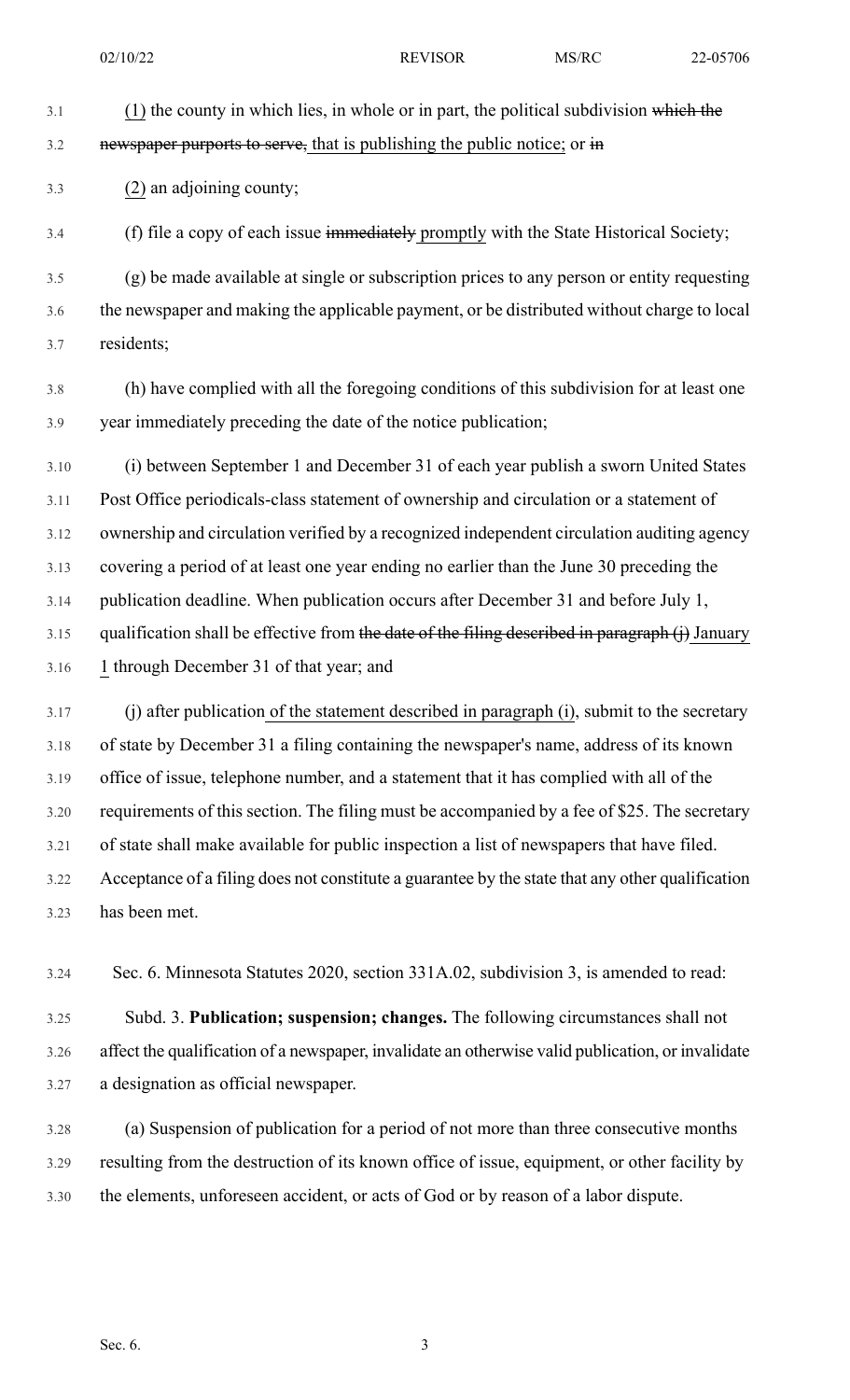4.1 (b) The consolidation of one newspaper with another published in the same county or 4.2 in an adjoining county, or a change in its name or ownership, or a temporary change in its 4.3 known office of issue.

4.4 (c) Change of the day of publication, the frequency of publication, or the change of the 4.5 known office of issue from one place to another within the same county or in an adjoining 4.6 county. Except as provided in this subdivision, suspension of publication, or a change of 4.7 known office of issue from one county to another, or failure to maintain its known office 4.8 of issue in the county or in an adjoining county, shall deprive a newspaper of its standing 4.9 as a qualified newspaper until it again becomes qualified pursuant to subdivision 1.

4.10 Sec. 7. Minnesota Statutes 2020, section 331A.02, subdivision 5, is amended to read:

4.11 Subd. 5. **Posting notices on website.** If, in the normal course of its business, a qualified 4.12 newspaper maintains a website, then as a condition of accepting and publishing public 4.13 notices, the newspaper must agree to post all the notices on its website and on the Minnesota 4.14 Newspaper Association's statewide public notice website, at no additional cost to the 4.15 advertiser. The newspaper's website must include a link to its online public notices section, 4.16 the contents of which must be accessible at no cost to the public. Each notice must remain 4.17 on the website during the notice's full publication period. Failure to post or maintain a public 4.18 notice on the newspaper's website or to post a public notice on the statewide public notice 4.19 website does not affect the validity of the public notice.

4.20 Sec. 8. Minnesota Statutes 2020, section 331A.04, subdivision 7, is amended to read:

4.21 Subd. 7. **Joint bidding.** A bid submitted jointly by two or more newspapers for the 4.22 publication of public notices must not be considered anticompetitive or otherwise unlawful 4.23 if the following conditions are met:

 $4.24$  (1) all of the qualified newspapers in the political subdivision eligible for designation 4.25 participate in the joint bid;

4.26 (2) the existence of the joint bid arrangement is disclosed to the governing body of the 4.27 political subdivision before or at the time of submission of the joint bid; and

4.28 (3) the board governing body is free to reject the joint bid and, if it does, individual 4.29 qualified newspapers do not refuse to submit separate bids owing to the rejection of the 4.30 joint bid.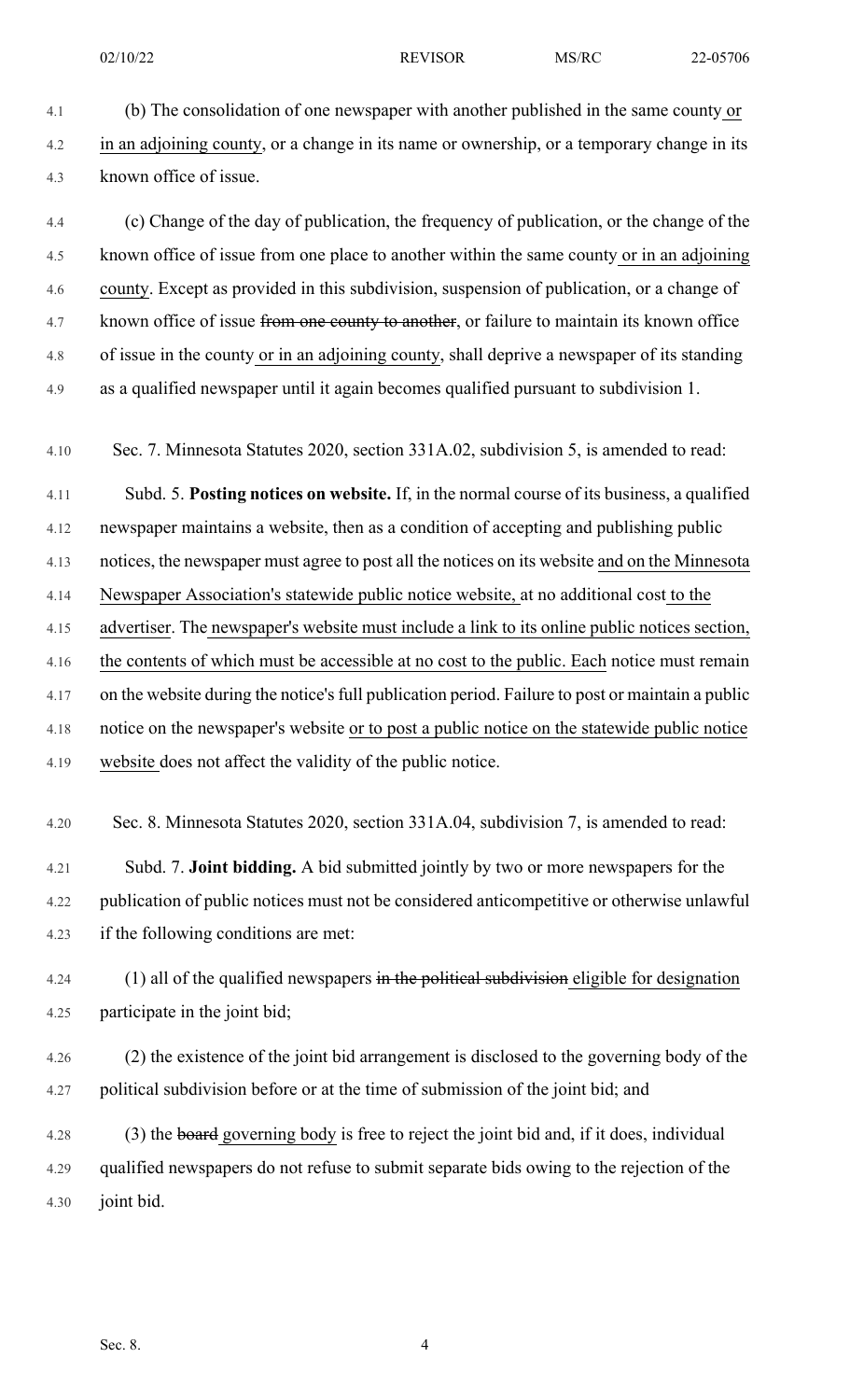5.1 Sec. 9. Minnesota Statutes 2020, section 331A.05, subdivision 7, is amended to read:

- 5.2 Subd. 7. **Errors in publication.** If through no fault of the political subdivision, an error 5.3 occurs in the publication of a public notice, the error shall have no effect on the validity of 5.4 the event, action, or proceeding to which the public notice relates. In cases where the error 5.5 is the fault of the newspaper, the political subdivision shall not be charged for the publication.
- 5.6 Sec. 10. Minnesota Statutes 2020, section 471.698, subdivision 1, is amended to read:

5.7 Subdivision 1. **All operations except some hospitals, nursing homes.** In any city with 5.8 a population of less than 2,500 according to the latest federal census, the city clerk or chief 5.9 financial officer shall:

5.10 (a) prepare a detailed statement of the financial affairs of the city including operations 5.11 of municipal hospitals and nursing homes, liquor stores, and public utility commissions in 5.12 the style and form prescribed by the state auditor, for the preceding fiscal year showing all 5.13 money received, with the sources, and respective amounts thereof; all disbursements for 5.14 which orders have been drawn upon the treasurer; the amount of outstanding and unpaid 5.15 orders; all accounts payable; all indebtedness; contingent liabilities; all accounts receivable; 5.16 the amount of money remaining in the treasury; and all items necessary to show accurately 5.17 the revenues and expenditures and financial position of the city;

- 5.18 (b) file the statement in the clerk's or financial officer's office for the public inspection 5.19 and present it to the city council within 45 days after the close of the fiscal year;
- $5.20$  (c)(1) publish the statement, or a summary of the statement in a form as prescribed by 5.21 the state auditor, within 90 days after the close of the fiscal year in a qualified newspaper 5.22 of general circulation in the city; or

5.23 (2) if there is no qualified newspaper of general circulation in the city, the clerk shall, 5.24 at the direction of the city council, post copies in three of the most public places in the city. 5.25 It is not necessary to publish individual disbursements of less than \$300 \$500, if 5.26 disbursements aggregating \$1,000 or more to any person, firm, or other entity are set forth 5.27 in a schedule of major disbursements showing amounts paid out, to whom, and for what 5.28 purpose, and are made a part of and published with the financial statement; and

- 5.29 (d) submit within 90 days after the close of the fiscal year a copy of the statement to the 5.30 state auditor in such summary form as the state auditor may prescribe.
- 5.31 A municipal hospital or nursing home established before June 6, 1979, whose fiscal year 5.32 is not a calendar year on August 1, 1980, is not subject to this subdivision but shall submit 5.33 to the state auditor a detailed statement of its financial affairs audited by a certified public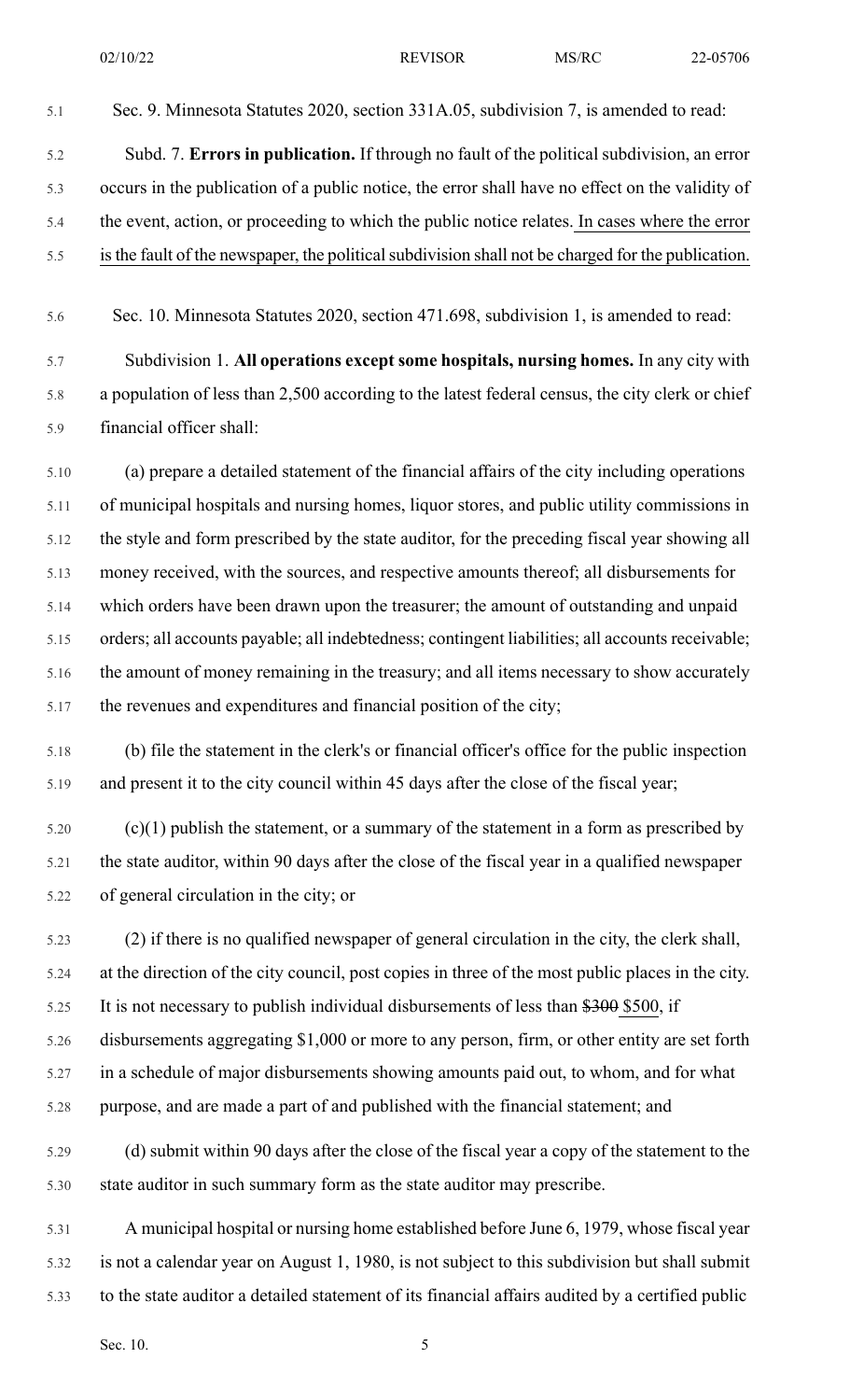- 6.1 accountant, a public accountant or the state auditor no later than 120 days after the close of
- 6.2 its fiscal year. It may also submit a summary financial report for the calendar year.

## 6.3 Sec. 11. **REPEALER.**

6.4 Minnesota Statutes 2020, section 331A.01, subdivision 4, is repealed.